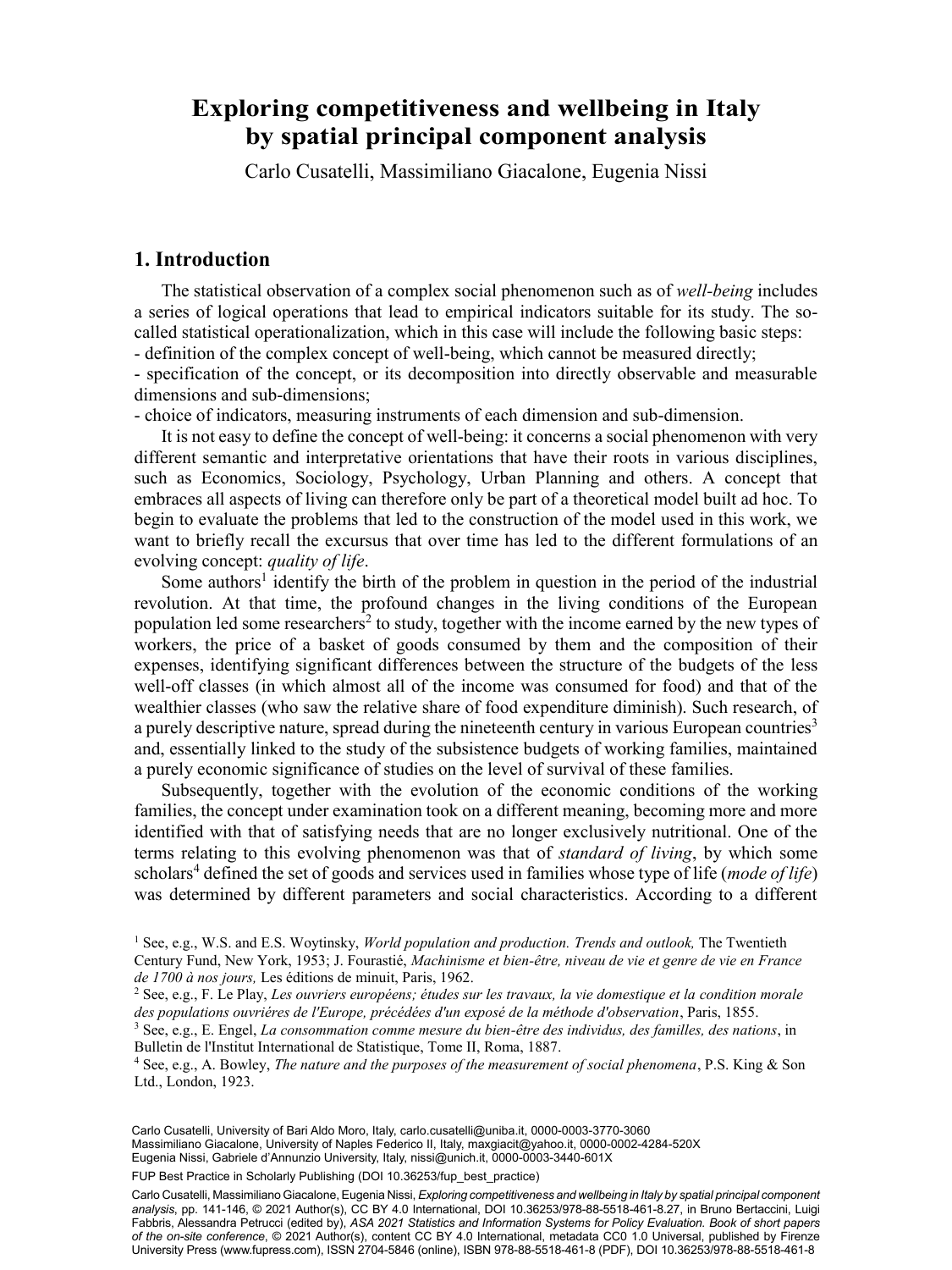approach, other authors<sup>5</sup> addressed themselves towards measuring the individual psychic satisfactions that income could provide through the consumption of goods and services, formulating the utilitarian concept of *niveau de confort*. Still others<sup>6</sup>, considering a broader meaning of well-being, came to the concept of a *level of living* which, by loosening the centrality of economic needs, also penetrated into the social areas of *welfare*.

Totally emancipated from definitions of an economic matrix that are not suited to an approach inspired by components of a purely social nature, the concept of *quality of life* dates back to the early Seventies, a period in which a particular and active political-social climate was developing. as opposed to the prevailing economist conception of progress: in Western societies characterized by high rates of economic growth (the *most*, the quantity), it was beginning to doubt that such growth could always be equivalent to social progress (the *best*, the quality). Roads choked by traffic, air pollution, difficult accessibility to services theoretically aimed at all citizens, the spread of new forms of poverty, difficulties in interpersonal relationships are just some of the phenomena that are easy to find in the most industrialized and, particularly, in urbanized contexts, where wealth and population are concentrated but also inequality and social hardship.

Another fundamental guideline of the debate on the quality of life was the requirement that the concept also contemplate the subjective aspects of human existence: the term *quality* implies in fact a personal judgment that is generally not measurable except through subjective indicators. Through the latter it is in fact possible to grasp the internalization of social problems by individuals (attitudes, judgments, perceptions, concerns, etc.). Furthermore, subjective indicators make it possible to complete and specify the information collected by means of objective indicators regarding the aspects (material and otherwise) of the quality of life, towards which individuals perceive a different satisfaction.

Given the interdisciplinary value of the phenomenon, and lacking a unanimous definition of the concept of well-being, the theoretical model formulated in this work stems from the consideration that the healthy evolution of the territory must correspond to a trend towards economic growth that also brings with it another type prosperity: efficiency and effectiveness of services, interpersonal relationships, culture, good housing conditions, and so on. But if on the one hand urbanization offers such undoubted localization advantages, on the other it produces growing disadvantages; therefore the individual who expects high living standards from it may, on the contrary, find himself paying the price attributable to the malaise produced by the degradation: atmospheric pollution, crime, etc.

Assuming that the urbanized one is still the space in which these expectations can be realized more easily, it becomes inevitable to ask the question of its livability when planning and governing the modernization processes of today's society. Therefore, in order to study the phenomenon in question in relation to a more circumscribed collective than that of the entire population of a nation (to which most of the existing studies on the subject refer for reasons of international comparability), it is advisable to examine a territorial area of great sociodemographic importance: the provincial one. The statistical units of this research are therefore represented by the 107 Italian provinces with respect to the objective indicators that will be described later.

The insights expressed so far highlight the evanescence of the concept of well-being which must therefore be stopped in its empirically measurable dimensions. Well-being is an important element as it discriminates against human aggregates by enriching the image of a territory, strengthening its attractiveness, highlighting, in short, its state of health, that is the ability to fulfill its different roles: it is a place of private residence, social place where meetings and

<sup>5</sup> See, e.g., Bureau International du Travail (BIT), *Les méthodes d'enquête sur les budgets familiaux*, Etudes et Documents, Série N, n.9, Genève, 1926.

<sup>6</sup> See, e.g., D.E. Christian, *International social indicators: the OECD experience*, Social Indicators Research, 1974, n °1, p. 169-186.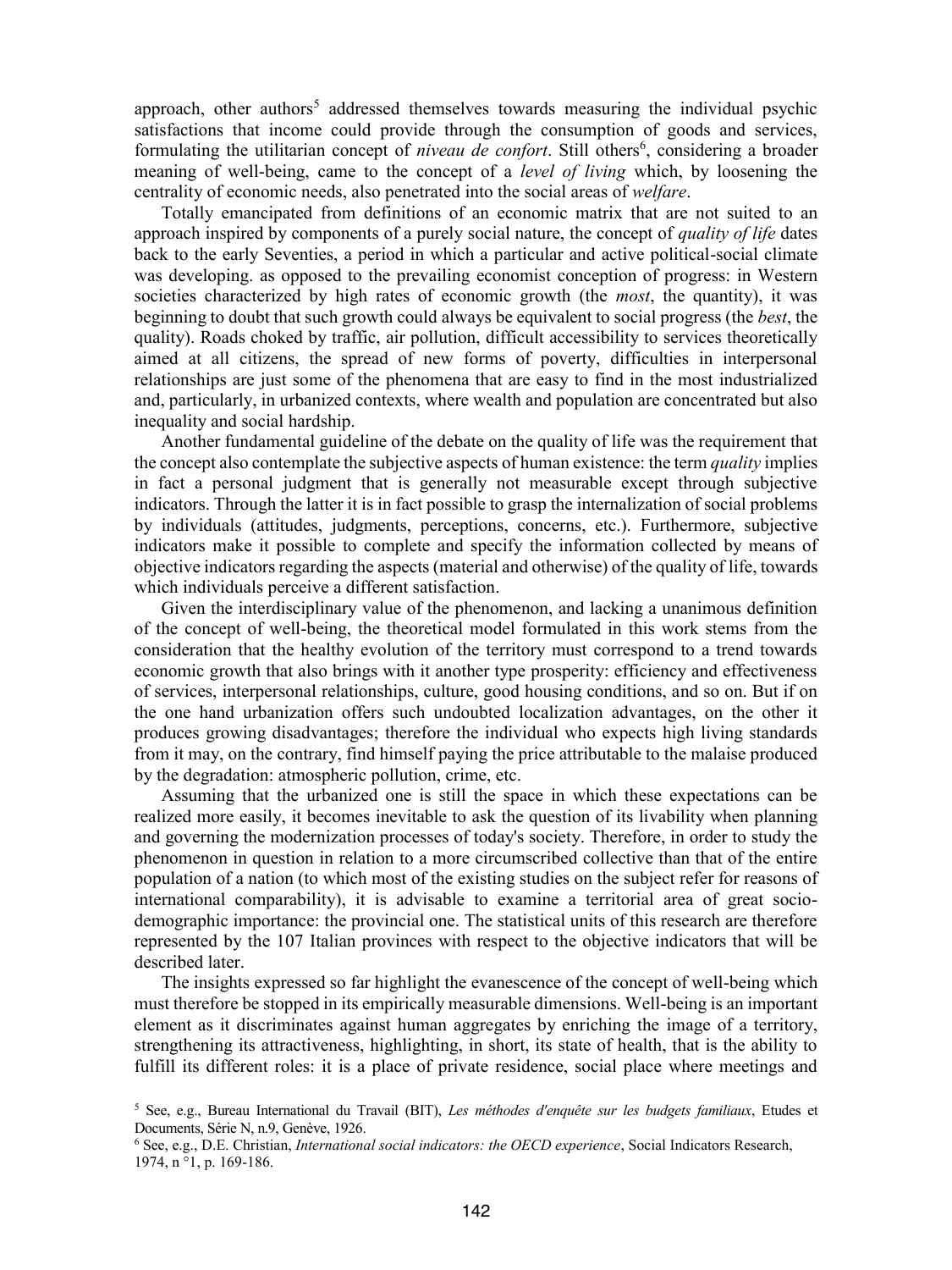interactions are easier, public place where collective demand services can be used to the extent that agglomeration externalities exist. These are precisely the guidelines on which the model adopted here to evaluate the problem of quality of life is based: an integral concept of human development capable of grasping, in addition to the economic one, also other aspirations.

Nowadays a significant amount of data and information is available on topics of local interest which, especially at an objective level, can lead to a fairly complete examination of well-being according to the directions just outlined. Social concerns often examined in order to identify and compare levels of well-being between nations constitute a useful reference in the selection of thematic areas and indicators that can be adopted for this study. The topics that most interest the sphere of well-being can be summarized in the following areas of investigation: environment, housing conditions, roads, work, public services, crime, cultural level.

Within the aforementioned areas, suitable means of indication must therefore be sought. Their identification constitutes a very important phase of this study: after having defined and specified the object of the research and identified the statistical units of reference (the Italian provinces), it is necessary to select the indicators that are best able to measure the various aspects of the well-being.

Once the indicators were chosen on the basis of the foregoing, the data collection often provided only the raw material of the final product represented by the measuring instruments of well-being. The next step therefore concerned the construction of the indicators: this phase consists of all those operations in which some initial data are weighted or variously combined with each other in order to make them statistically comparable and theoretically representative of the phenomenon to be studied.

The simplest family of indicators is that of the so-called primary measures: they concern the amount of individual characters possessed by each statistical unit. At a higher level of complexity are the simple (or elementary) weighted indicators, constructed by dividing the primary measure by a reference variable (which is often another primary measure) called the basic measure; this operation, eliminating the source of variation determined by the basic measure, has the purpose of legitimizing the comparability of the data relating to the various statistical units.

Often, then, the need arises to combine the different simple indicators into compound (or synthetic) indicators, especially when the relationship between phenomenon and elementary indicator is not simply one-to-one, but rather problematic and complex: the same phenomenon can in fact be measured by means of several simple indicators, all different but sometimes partial with respect to the final dimension to be represented. They can be integrated into one or more models that give as an answer the level of each constitutive aspect of the phenomenon considered (partial compound indicators), or its overall level (a global compound indicator). These aggregations also make it possible to better visualize the state conditions, especially when one wishes to make comparisons between different realities, which are also necessary in this research so that the representation of the livability of our country can be interpreted.

The work is organized as follows: in section two some methodological aspects related to principal component analysis for spatial data will be presented; finally, an application to the the data of BES at local level NUTS 3 will be presented.

## **2. Spatial Principal Component Analysis**

Principal Component Analysis (PCA) is one of the most popular multivariate statistical technique used for reducing data with many dimensions, and often wellbeing indicators are obtained using PCA: it is implicitly based on a reflective measurement model that it non suitable for all types of indicators. Mazziotta and Pareto (2013) in their paper discuss the use and misuse of PCA for measuring well-being. The classical PCA is not suitable for data collected on the territory because it does not take into account the spatial autocorrelation present in the data.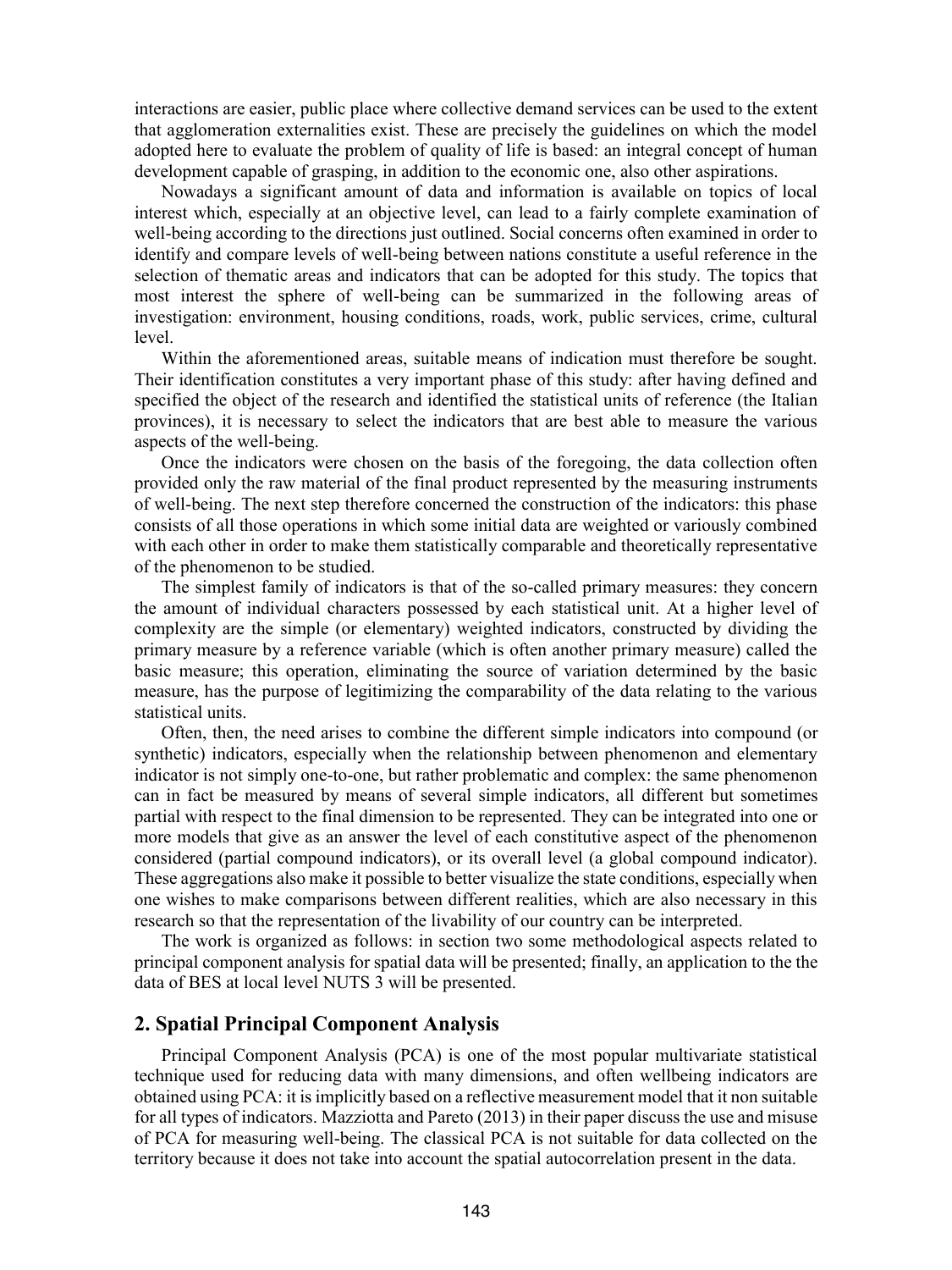Spatial PCA techniques, specifically designed for spatial effects are available. The Geographically Weighted Principal Component (GWPC) is a method that adapt PCA for spatial effects. Given *n* observation  $x_i$  it depends from its location *i* in the space with coordinates  $(u, v)$ such that supposing  $x_i \sim \mathcal{N}(\mu(u, v), \Sigma(u, v))$ , the Geographically Weighted Principal Components are obtained through the decomposition of geographically weighted variancecovariance matrix (Harris et al 2011):

$$
\Sigma(u,v)=X^tW(u,v)X
$$

where  $W(u, v)$  is a diagonal matrix of weights. Different kernels functions can be employed to generate the diagonal matrix of weights. Hence the local principal component at location  $(u_i, v_i)$ .

$$
\Sigma(u_i, v_i) = \mathbf{L}(u_i, v_i) \mathbf{V}(u_i, v_i) \mathbf{L}(u_i, v_i)^T
$$

where  $L(u_i, v_i)$  is the matrix of geographically weighted eigenvectors and  $V(u_i, v_i)$  is the diagonal matrix of the geographically weighted eigenvalues.

Considering a set of *p* variables, the GWPC provides *p* components, *p* eigenvalues, *p* set of component loadings and *p* sets of component scores for each location in the study area.

An alternative way to assess the spatial variability of data in PCA is to consider the Locally Weighted Principal Component (LWPC) applied to the situation when data are not described well by an universal set of principal component (Tipping and Bishop 1999,). This technique use a moving window weighting approach in the data space. For each individual LWPCA around *x*, neighboring data point are first weighted according to some distance decay kernel function. Each observation is then multiplied by its respective weight and a standard PCA algorithm is (locally) applied to this weighted data.

Spatial effects can also be taken into account when PCA is combined with a measure of spatial autocorrelation. Jombart et al. (2008) have introduced a modification of PCA (called sPCA) to investigate the pattern of spatial variability of multivariate spatial pattern. The presence of spatial autocorrelation is measured using Moran's I (Moran, 1950). sPCA provides PC scores that summarize both the aspatial variability and the spatial autocorrelation structure in geographical space.

### **3. Empirical Results**

The application consider the data of BES at local level NUTS 3, a system of equitable and sustainable well-being indicators at small-regions level that are consistent with the national Bes measures. To meet the statistical information needs of local communities, Istat designed Bes at local level in cooperation with local authorities, investigating the specific information needs of Italian Municipalities, Provinces and Metropolitan Cities and tuning a shared theoretical framework. Bes measures at local level maintain a high level of quality and consistency with the Bes indicators system and constantly follow the evolution of the Bes framework. The two frameworks share a core of common and harmonized indicators. In addition, Bes at local level includes specific well-being indicators, concerning some issues that are related to responsibilities and functions of local authorities (Istat, 2020).

The set of indicators, illustrating the 12 domains relevant for the measurement of wellbeing, is updated and illustrated annually in the Bes report. In 2020, the set of indicators has been expanded to 152 (it was 130 in previous editions), with a deep revision that takes into account the transformations that have characterised Italian society in the last decade, including those linked to the spread of the COVID-19 pandemic.

The first step in spatial analysis is to asses if a source of spatial correlation is present in the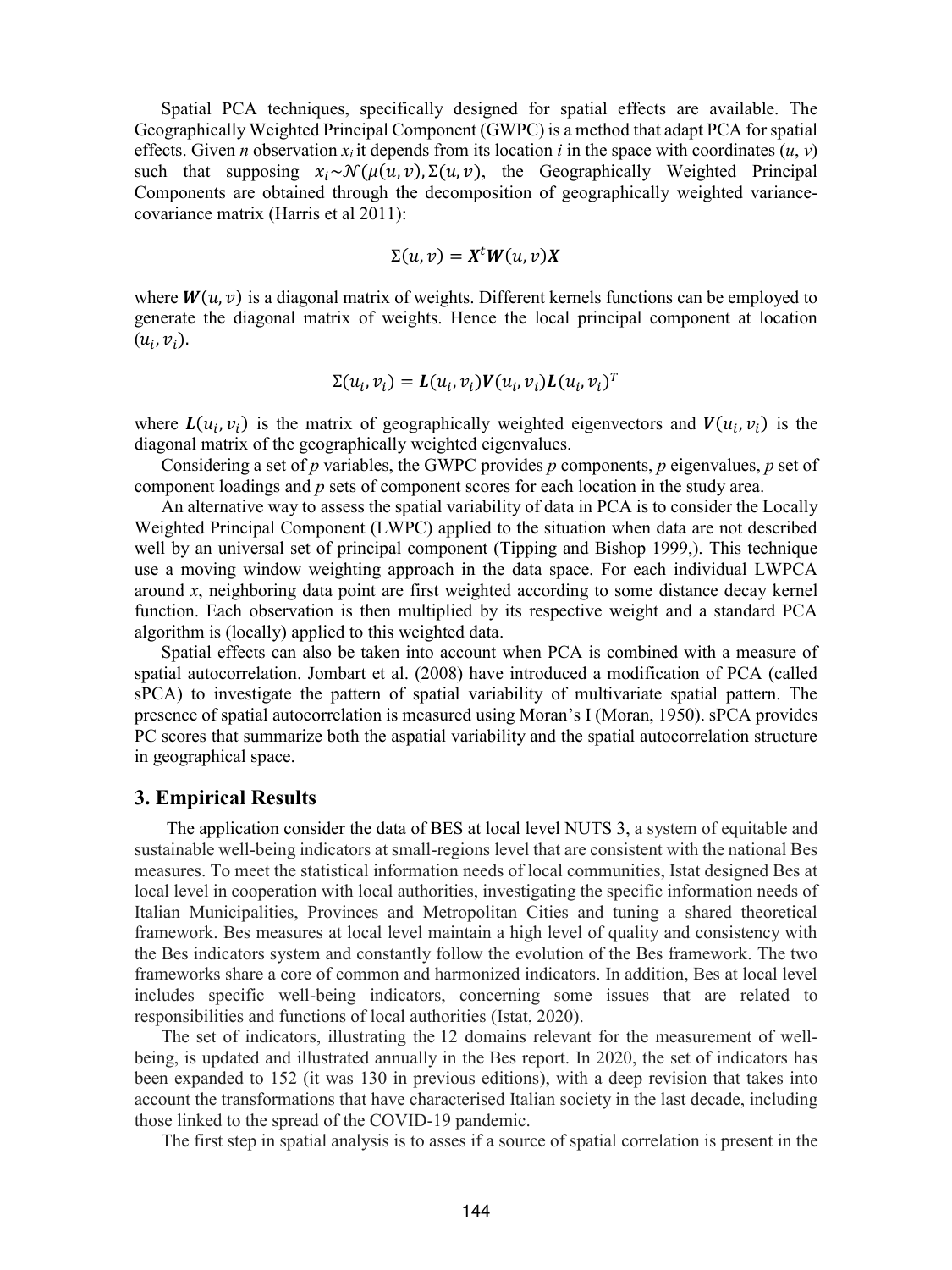data or not. Among all the possible alternatives, Moran's *I* is the test used for assessing the presence of spatial autocorrelation. The results of Moran's *I* test reveal a statistically positive spatial autocorrelation for each pillar (Tab. 1).

|  |  |  |  |  |  |  |  | <b>Table 1.</b> Moran's <i>I</i> test of spatial autocorrelation. |  |
|--|--|--|--|--|--|--|--|-------------------------------------------------------------------|--|
|--|--|--|--|--|--|--|--|-------------------------------------------------------------------|--|

| Indicator                                                            | <b>Statistics</b> | p-value               |
|----------------------------------------------------------------------|-------------------|-----------------------|
| Life expectancy at birth (male)                                      | 03481             | $6.064e^{-0.8 + 0.0}$ |
| Life expectancy at birth (female)                                    | 0.3891            | $1.542^{-09***}$      |
| Infant mortality rate                                                | 0.1827            | $0.002119***$         |
| Mortality rate for road accidents (15-34 years old)                  | $-0.01504$        | 0.5337                |
| Age-standardised cancer mortality rate (19-64 years old)             | 0.2299            | $0.0001871***$        |
| Age-standardised mortality rate for dementia and                     | 0.2715            | $1.568e^{-0.5***}$    |
| related illnesses (people aged 65 and over)                          |                   |                       |
| Participation primary school                                         | 0.0508            | 0.1858                |
| Participation in upper secondary education                           | 0.2683            | $1.944e^{-0.5***}$    |
| Participation in tertiary education (19-25years old)                 | 0.1767            | $0.0028***$           |
| Early leavers from education and training                            | 0.5551            | $2.2e^{-16***}$       |
| Young people who do not work and do not study                        | 0.5509            | $2.2e^{-16***}$       |
| Level of literacy                                                    | 0.4651            | $8.681e^{-13***}$     |
| Level of numeracy                                                    | 0.6191            | $2.2e^{-16***}$       |
| Employment rate of people 20-64 years old                            | 04766             | $3.406e-13***$        |
| Non-participation rate (15-74 years old)                             | 0.4836            | $1.39e^{-13***}$      |
| Incidence rate of fatal occupational injuries or injuries leading to | $-0.0755$         | 0.8381                |
| permanent disability                                                 |                   |                       |
| Employment rate of women with and without children                   | 0.1601            | $0.005711***$         |
| Per capita adjusted disposable income                                | 0.3995            | $7.233e^{-10***}$     |
| <b>Distribution of IRPEF incomes</b>                                 | 0.4753            | $4.056e^{-13***}$     |
| <b>Quality of dwellings</b>                                          | 0.0622            | 0.1392                |
| Number of people in workless households                              | 0.5518            | $2.2e^{-16***}$       |
| Households with suffering bank debts                                 | 03152             | $6.986e^{-07***}$     |
| Volunteers in no-profit organizations                                | 0.2663            | $1.202e^{-1.0000}$    |
| (per 100 residents aged 14+)                                         |                   |                       |
| No-profit organizations                                              | 0.3142            | $7.304e^{-07***}$     |
| Social cooperatives                                                  | 0.3234            | $3.047e^{-07***}$     |
| of paid workers in local units of social cooperatives                | 0.2441            | $7.753e^{-05***}$     |
| Homicide rate                                                        | 0.0589            | 0.1454                |
| <b>Burglaries</b>                                                    | 0.3746            | $6.744e^{-09***}$     |
| Pickpocketing                                                        | 0.0496            | 0.1843                |
| <b>Robberies</b>                                                     | $-0.0542$         | 0.7635                |
| Presence of historic rural landscapes                                | $-1.072$          | 0.5659                |
| Libraries                                                            | 0.3598            | $1.271^{-08***}$      |
| <b>Museums</b>                                                       | 0.3183            | $8.222^{-08***}$      |
| <b>Visitors of libraries</b>                                         | 0.2037            | 0.0003068***          |
| Visitors of museums and similar institutions                         | $-0.0427$         | 0.7128                |
| Drinkable water supplied every day per capita                        | 0.4138            | $1.651e^{-10***}$     |
| Exceeding of the daily limit for the protection                      | 0.2217            | 0.000314              |
| of human health for PM10 (Maximum number)                            |                   |                       |
| Urban parks and gardens                                              | 0.4735            | $4.718e^{-13***}$     |
| <b>Protected Natural Areas</b>                                       | 0.0242            | 0.307                 |
| Urban green areas                                                    | 0.0386            | 0.1728                |
| Noise pollution                                                      | $-0.0283$         | 0.628                 |

The results shows that spatial dimension is relevant for all sustainable well-being dimensions and within each dimension, for most indicators. This evidence gives other further elements in favour of the application of Spatial PCA (sPCA) than a classical PCA in investigating determinants of provinces well-being for construction spatial composite indicator.

There is a strong spatial differentiation between positive and negative spatial correlation for each principal component obtained, recorded in the North and the South part of the country, respectively.

The spatial nature of sPCA ensure that the percentage of total variance explained can be decompose into pure variability and spatial autocorrelation.

The spatial patterns in the proportion of the explained variance vary significantly across the studied region, allowing in such a way to highlight territorial urban differences. In general, for the majority of the urban well-being domains the highest PTVs (Proportion of the Total Variance) are located in the Province capital cities in the south of Italy.

For the domain Health, the thematic maps of the local principal components reveal the